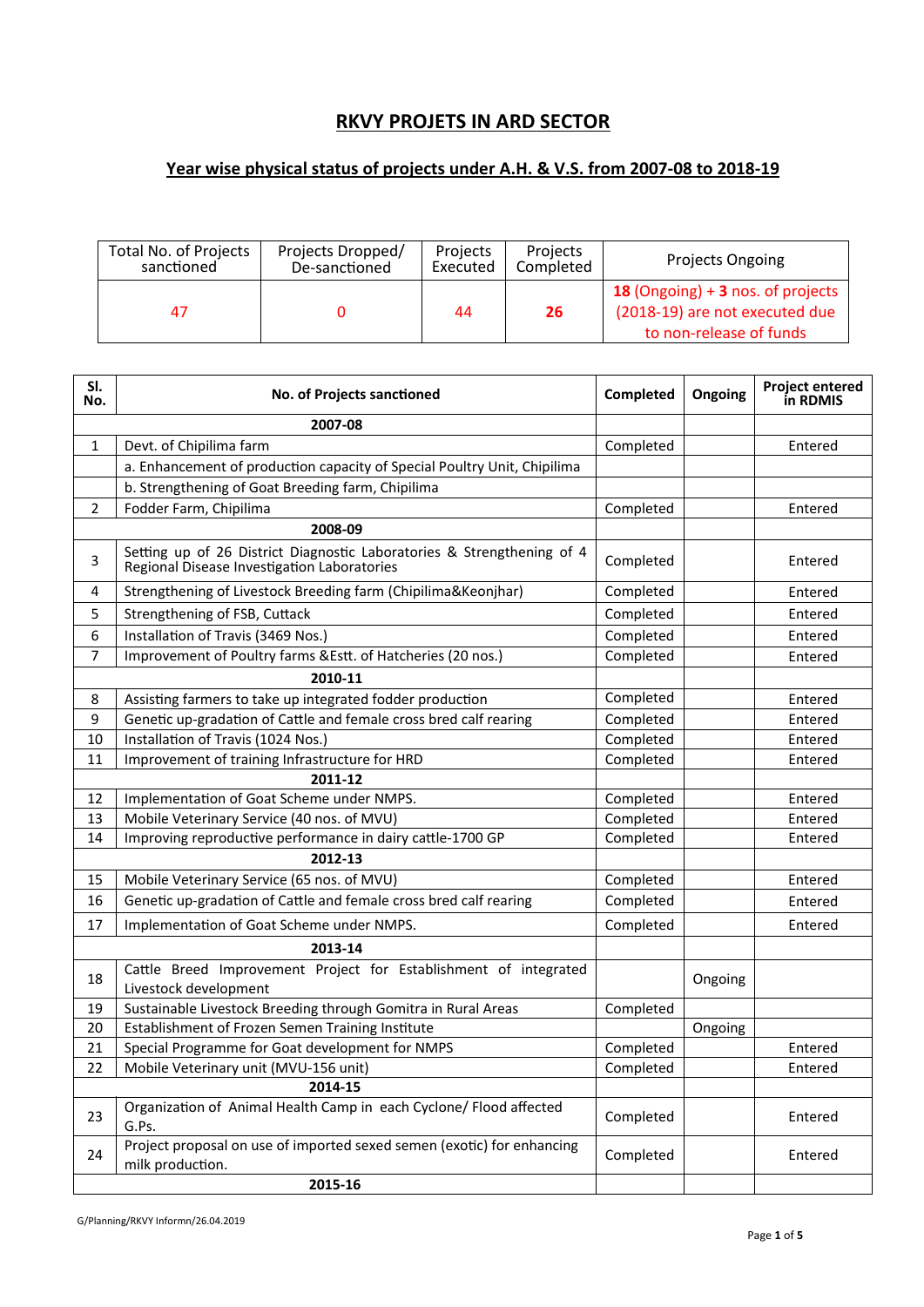| SI.<br>No. | No. of Projects sanctioned                                                                                                            | Completed | Ongoing | <b>Project entered</b><br>in RDMIS    |
|------------|---------------------------------------------------------------------------------------------------------------------------------------|-----------|---------|---------------------------------------|
| 25         | Green Fodder Security through Hydroponic                                                                                              | Completed |         | Entered                               |
| 26         | Supplementation of Mineral Mixture for enhancing milk production                                                                      |           | Ongoing |                                       |
| 27         | Strengthening of MVU, Odisha                                                                                                          | Completed |         | Entered                               |
| 28         | Strengthening of DDL / CIL / SVL                                                                                                      |           | Ongoing |                                       |
| 29         | Establishment of Art Referral Laboratory at Teaching Veterinary Clinical<br>Complex                                                   |           | Ongoing |                                       |
| 30         | Special programme for goat development for NMPS 2014-15                                                                               | Completed |         |                                       |
| 31         | Control of Theileriosis in Dairy Cattle of Odisha                                                                                     |           | Ongoing |                                       |
| 32         | Conservation and improvement of Kendrapada Sheep                                                                                      |           | Ongoing |                                       |
| 33         | Use of Poultry Manure as fertilizer for crop production                                                                               |           | Ongoing |                                       |
| 34         | Additional Fodder Development Programme (AFDP)                                                                                        | Completed |         | Entered                               |
|            | 2016-17                                                                                                                               |           |         |                                       |
| 35         | Cattle Breed and Small Ruminant Improvement Project through 510<br>Integrated Livestock Development Centers in 13 Districts of Odisha |           | Ongoing |                                       |
| 36         | Control Programme of Strategies for closure of Anthrax Mines in Odisha                                                                |           | Ongoing |                                       |
| 37         | Foot & Mouth Disease Control Programme in Dairy Cattle & Buffalo of<br>Odisha                                                         |           | Ongoing |                                       |
| 38         | Enhancing Livelihood through Goat, Sheep & Poultry farming in<br>Malkangiri                                                           |           | Ongoing |                                       |
|            | 2017-18                                                                                                                               |           |         |                                       |
| 39         | Refrigerated Van for distribution of Veterinary Biological (03 Nos.)<br>(1 Year-2017-18) (Infrastructure)                             |           | Ongoing |                                       |
| 40         | Assistance to farmers for Scientific Feeding Management by use of Hand<br>Driven Chaff Cutter (1 Year-2017-18) (Infrastructure)       |           | Ongoing |                                       |
| 41         | Establishment and Strengthening of Veterinary Hospital & Dispensaries<br>(ESVHD)                                                      |           | Ongoing |                                       |
| 42         | Project Proposal for Supporting operation of 310 Integrated Livestock<br>Development Centres under CBSRIP                             |           | Ongoing |                                       |
| 43         | Construction of Central Store for Medicines & Biologicals at Phulnakhara,<br>Cuttack                                                  |           | Ongoing |                                       |
| 44         | Strengthening of Departmental Fodder Farms under RKVY                                                                                 |           | Ongoing |                                       |
|            | 2018-19                                                                                                                               |           |         |                                       |
| 45         | Est. of Semi-commercial Layer Units Through Women SHGs                                                                                |           |         | Sanctioned during                     |
| 46         | <b>Modular Operation Theatre</b>                                                                                                      |           |         | 2018-19 By the<br>SLSC dt.02.02.2019. |
| 47         | ESVHD(AHD)-10 VDs New 10 VDs Renovation                                                                                               |           |         | Funds have not yet<br>been released.  |

## Year wise Funds Received and Utilised under RKVY

|         |                       |                         |                       | (Rs. in Lakh)       |                   |  |  |  |
|---------|-----------------------|-------------------------|-----------------------|---------------------|-------------------|--|--|--|
| Year    | <b>Funds Received</b> | <b>Expenditure Made</b> | <b>Funds Refunded</b> | <b>UC Submitted</b> | <b>Balance UC</b> |  |  |  |
| 2007-08 | 57.00000              | 57.00000                | 0.00000               | 57.00000            | 0.00000           |  |  |  |
| 2008-09 | 2206.57000            | 2206.57000              | 0.00000               | 2206.57000          | 0.00000           |  |  |  |
| 2010-11 | 2068.65000            | 2068.65000              | 0.00000               | 2068.65000          | 0.00000           |  |  |  |
| 2011-12 | 2766.90000            | 2706.90000              | 60.00000              | 2706.90000          | 0.00000           |  |  |  |
| 2012-13 | 1851.01000            | 1733.79000              | 117.22000             | 1733.79000          | 0.00000           |  |  |  |
| 2013-14 | 2355.65000            | 2294.79410              | 60.85590              | 2294.79410          | 0.00000           |  |  |  |
| 2014-15 | 3774.53000            | 3520.36888              | 254.16112             | 3520.36888          | 0.00000           |  |  |  |
| 2015-16 | 7892.15000            | 7635.76132              | 256.38868             | 7635.76132          | 0.00000           |  |  |  |
| 2016-17 | 7832.26000            | 6369.13672              | 1463.12328            | 6369.13672          | 0.00000           |  |  |  |
| 2017-18 | 2000.06000            | 1741.77221              | 245.16000             | 1741.77221          | 13.12779          |  |  |  |
| 2018-19 | 1242.25000            | 00000                   | 00                    | 00000               | 1044.65000        |  |  |  |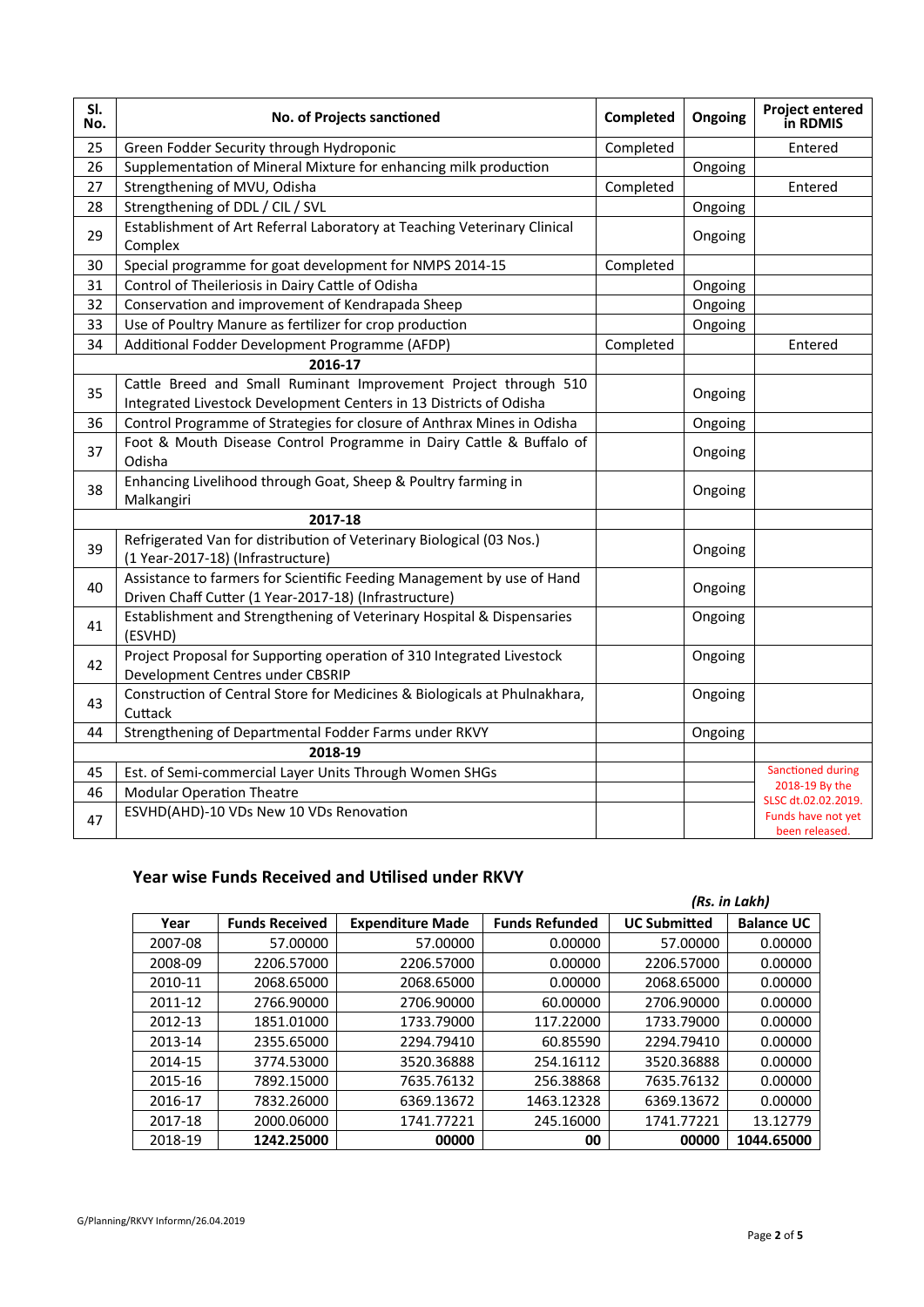## **INFORMATION ON ONGOING PROJETS UNDER RKVY (Upto May 2019)**

*(Rs. in Lakh)*

| SI.<br>No.     | Year    | Name of the Project                                                                                             | Total<br>Project<br>Cost | <b>Funds</b><br>Released | UC<br><b>Submitted</b> | <b>Funds</b><br>Refunded | <b>Balance</b><br>UC to be<br><b>Submitted</b> | Sanctioned<br>Project<br>Period as<br>per DPR | <b>Last Fund</b><br>Released<br>(Ag. L. No./<br>Date)    |
|----------------|---------|-----------------------------------------------------------------------------------------------------------------|--------------------------|--------------------------|------------------------|--------------------------|------------------------------------------------|-----------------------------------------------|----------------------------------------------------------|
| 1              | 2013-14 | Cattle Breed<br>Improvement<br>Project for<br>establishment of<br>Integrated<br>Livestock Devp.                 | 896.390                  | 896.31                   | 546.66                 | 0.00000                  | 349.65                                         | 5 Years<br>(2013-14 to<br>$2017-18$           | 3092/Dt.<br>11.02.2019<br>200.00<br>28.03.2019<br>149.65 |
| 2              | 2013-14 | Establishment of<br>Frozen Semen<br><b>Training Institute</b>                                                   | 200.00                   | 200.00000                | 200.00                 | 0.00000                  | 0.00                                           | 2 Years<br>(2013-14 to<br>$2014-15)$          | 10826/<br>23.06.16-<br>40.00                             |
| 3              | 2015-16 | Supplementation<br>of Mineral<br>Mixture for<br>enhancing milk<br>production                                    | 1124.00                  | 1124.0000<br>0           | 1124.000<br>00         | 0.00000                  | 0.00000                                        | 1 Year<br>$(2015-16)$                         | 6075/<br>31.03.16-<br>524.00                             |
| 4              | 2015-16 | Control of<br>Theileriosis in<br>Dairy Cattle of<br>Odisha                                                      | 1906.00                  | 1906.0000                | 1606.00                | 300.000                  | 0.00                                           | 2 Years<br>(2015-16 to<br>2016-17)            | 10826/<br>23.06.16-<br>1406.00                           |
| 5              | 2015-16 | Conservation and<br>improvement of<br>Kendrapada<br>Sheep                                                       | 50.600                   | 50.60000                 | 50.60                  | 0.00000                  | 0.00                                           | 2 Years<br>(2015-16 to<br>$2016-17)$          | 20106/<br>23.12.15-<br>50.60                             |
| 6              | 2015-16 | Establishment<br>State of Art<br>Referral<br>Laboratory at<br>Teaching<br>Veterinary<br><b>Clinical Complex</b> | 170.00                   | 170.00                   | 170.0000               | 0.0000                   | 0.0000                                         | 1 Year<br>$(2015-16)$                         | 5411/<br>18.03.16-<br>60.00                              |
| $\overline{7}$ | 2015-16 | Use of Poultry<br>Manure as<br>fertilizer for crop<br>production                                                | 277.950                  | 277.95                   | 177.95                 | 100.00                   | 0.00000                                        | 1 Year<br>$(2015-16)$                         | 20106/<br>23.12.15-<br>100.00                            |
| 8              | 2015-16 | Strengthening of<br>DDL / CIL / SVL                                                                             | 1294.00                  | 1294.00                  | 1276.00                | 18.00                    | 0.00000                                        | 1 Year<br>$(2015-16)$                         | 6075/<br>31.03.16-<br>126.00                             |
| 9              | 2016-17 | Cattle Breed and<br><b>Small Ruminant</b><br>Improvement                                                        | 1285.00                  | 1285.00                  | 850.00                 | 0.00000                  | 435.00                                         | 1 Year<br>$(2016-17)$                         | 3950/<br>04.03.17-<br>400.00<br>28.03.2019               |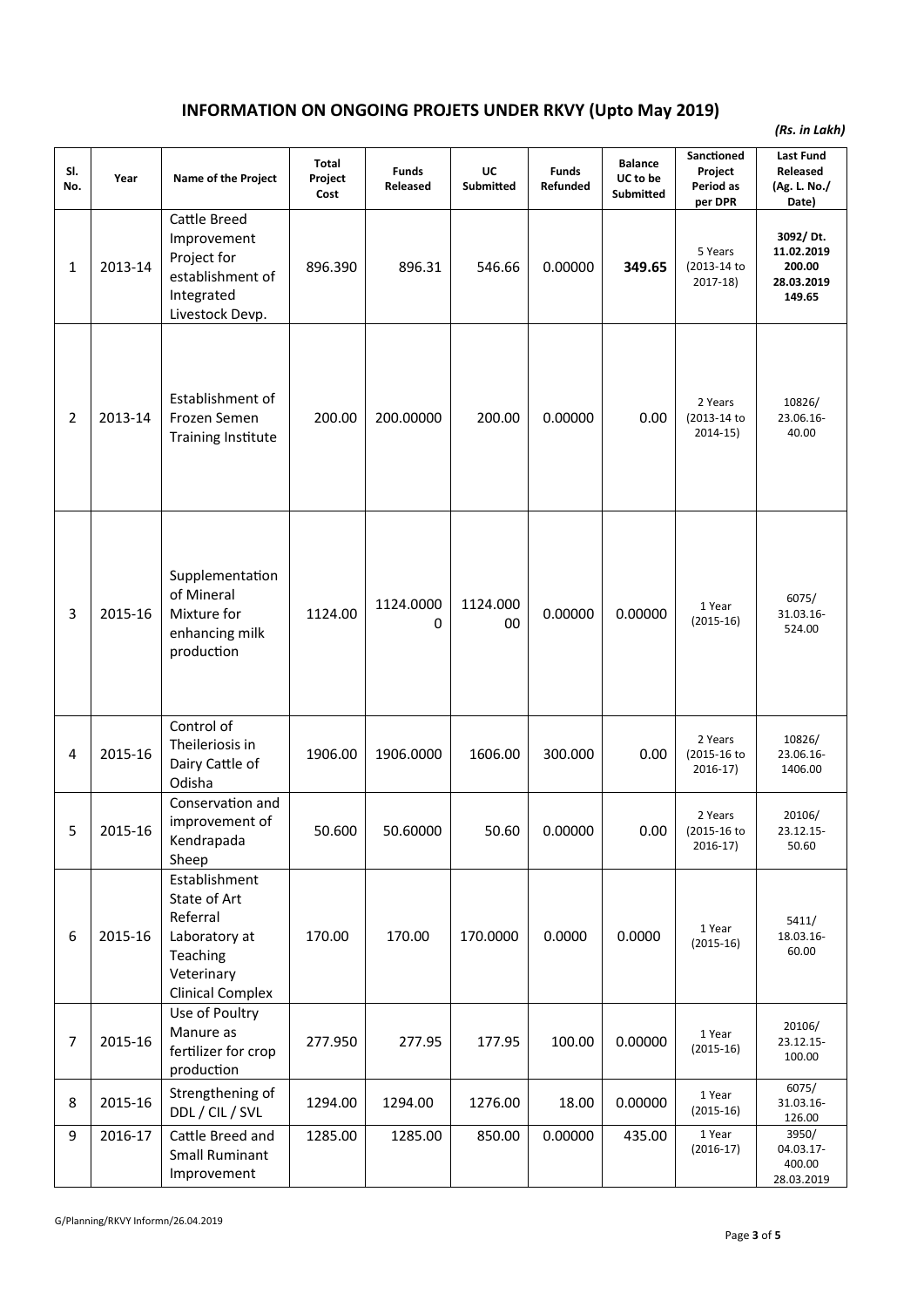| SI.<br>No. | Year    | Name of the Project                                                                                                                | Total<br>Project<br>Cost | <b>Funds</b><br>Released | UC<br>Submitted | <b>Funds</b><br><b>Refunded</b> | <b>Balance</b><br>UC to be<br>Submitted | Sanctioned<br>Project<br>Period as<br>per DPR | Last Fund<br>Released<br>(Ag. L. No./<br>Date)                  |
|------------|---------|------------------------------------------------------------------------------------------------------------------------------------|--------------------------|--------------------------|-----------------|---------------------------------|-----------------------------------------|-----------------------------------------------|-----------------------------------------------------------------|
|            |         | Project through<br>510 Integrated<br>Livestock<br>Development<br>Centers in 13<br>Districts of<br>Odisha                           |                          |                          |                 |                                 |                                         |                                               | 435.00                                                          |
| 10         | 2016-17 | Control<br>Programme of<br>Strategies for<br>closure of<br>Anthrax Mines in<br>Odisha                                              | 1565.05                  | 1565.05                  | 1409.05         | 156.00                          | 0.00                                    | 1 Year<br>$(2016-17)$                         | 4404/<br>20.11.17-<br>286.00                                    |
| 11         | 2016-17 | Foot & Mouth<br>Disease Control<br>Programme in<br>Dairy Cattle &<br>Buffalo of Odisha                                             | 3281.94                  | 2000.00                  | 1528.10541      | 471.8949                        | 0.00                                    | 1 Year<br>$(2016-17)$                         | 3950/<br>04.03.17-<br>1300.00                                   |
| 12         | 2016-17 | Enhancing<br>livelihood<br>through Goat,<br>Sheep & Poultry<br>farming in<br>Malkangiri                                            | 531.000                  | 314.000                  | 314.00          | 0.00000                         | 00.00                                   | 2 Years<br>(2016-17 to<br>$2017-18$           | 4404/<br>20.11.17-<br>200.00                                    |
| 13         | 2017-18 | Refrigerated Van<br>for distribution<br>of Veterinary<br>Biological                                                                | 109.52                   | 105.00                   | 0.00            | 0.00                            | 105.00                                  | 1 year                                        | 4404/<br>20.11.17-<br>105.00                                    |
| 14         | 2017-18 | Assistance to<br>farmers for<br>Scientific feeding<br>management by<br>Use of Hand<br>driven Chaff<br>Cutter                       | 212.0                    | 200.00                   | 110.84          | 89.16                           | 0.000                                   | 1 year                                        | 4404/<br>20.11.17-<br>212.00                                    |
| 15         | 2017-18 | Establishment<br>and<br>Strengthening of<br>Veterinary<br>Hospital &<br>Dispensaries<br>(ESVHD)                                    | 949.00                   | 500.00                   | 500.00          | 0.00                            | 00.00                                   | 1 year                                        | 21266/<br>30.12.17-<br>500.00                                   |
| 16         | 2017-18 | Project Proposal<br>for Supporting<br>operation of 310<br>Integrated<br>Livestock<br>Development<br>Centres under<br><b>CBSRIP</b> | 660.00                   | 660.00                   | 400.00          | 0.00                            | 260.00                                  | 1 year                                        | 21266/<br>30.12.17-<br>400.00<br>28.03.2019<br>260.00<br>12331/ |
| 17         | 2017-18 | Construction of                                                                                                                    | 282.60                   | 282.60                   | 282.60          | 0.00                            | 0.00                                    | 1 year                                        | 20.06.18-                                                       |